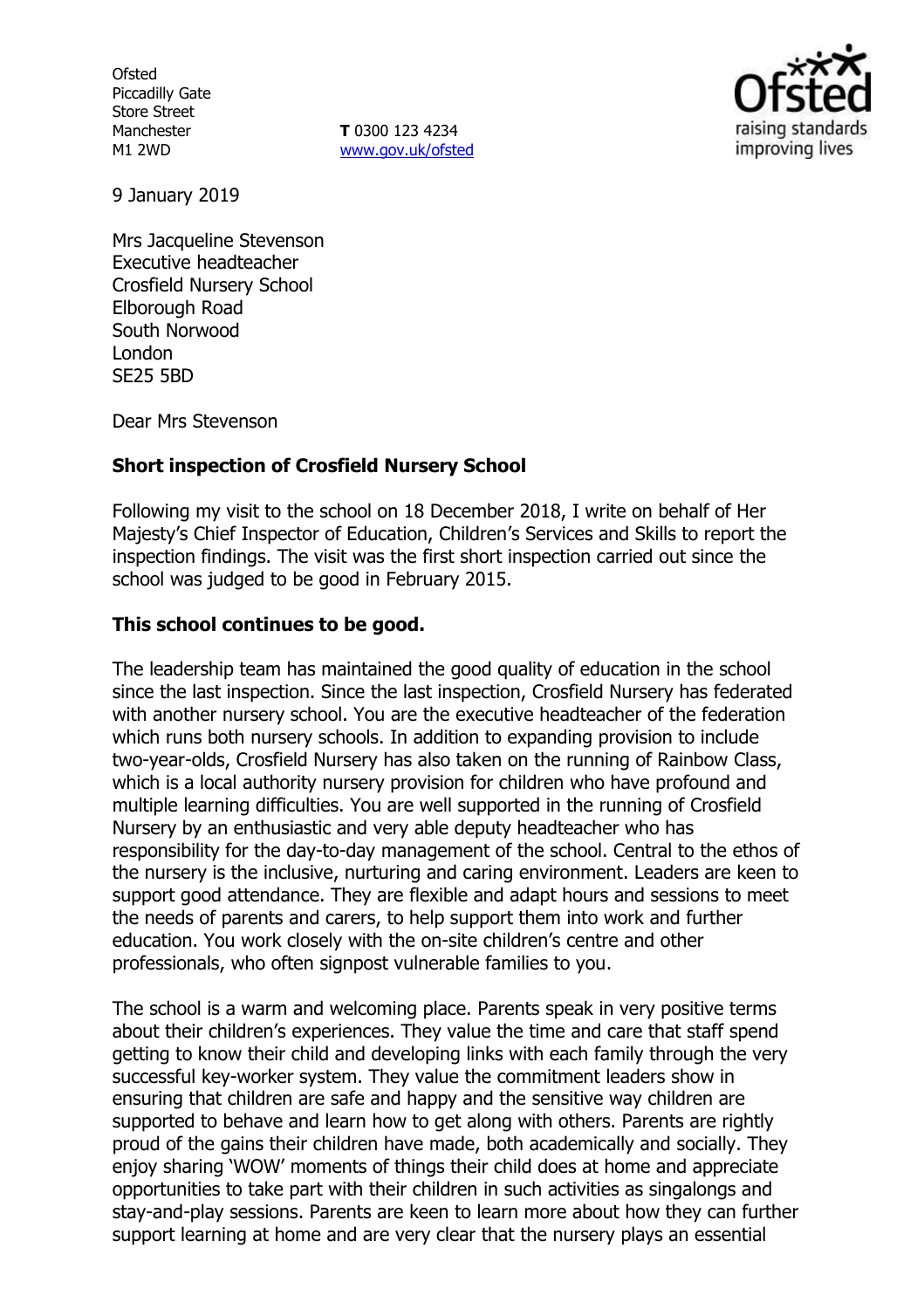

role in getting their children ready for school.

Leaders have been quick to address the areas highlighted at the time of the last inspection. The deputy headteacher has been instrumental in training staff and governors in how to use a new system to track the progress children make. This has helped ensure that everybody has a very clear understanding of how well children are learning and what areas need to be addressed to secure even better progress. Teachers and key workers make useful observations of children at work and play and regularly share this information to ensure that they plan a range of opportunities to support further development. Governors have ensured that financial decisions have supported all children, including the youngest, by purchasing new hardware and software to develop their computer skills.

# **Safeguarding is effective.**

Safeguarding procedures are fit for purpose. Governors ensure that systems for recruiting staff are meticulous. Records show that staff receive a range of statutory training so that they are aware of the varied ways children might be at risk of harm. There are secure systems in place to log and track concerns and staff are confident in what to do if they suspect a child may be at risk. Leaders liaise effectively with external agencies and are robust in following up actions to ensure that 'no child falls through the net'.

Very effective systems are in place to provide early help to targeted families when they most need it. Relationships with adults are strong and children benefit hugely from the key-worker system that operates across the nursery as it ensures that information is shared quickly between home and school with a trusted and known individual.

You are clear that children achieve best when they attend school regularly. Attendance is rigorously tracked and absence concerns are followed up quickly. As a result, attendance is improving.

## **Inspection findings**

- As the federation has grown, you have been careful to ensure that improvements made are sustainable. Both the main nursery, including the provision for twoyear-olds, and the specialist provision for children with profound and multiple disabilities are led by skilled and knowledgeable individuals who share your passion for learning in the early years.
- Leaders have a comprehensive and realistic view of the school's strengths and areas for development. They are steadfast in their view that they want the school to be the very best it can be and that every day matters for every child. Selfevaluation is accurate and is used by governors as a tool to plan future developments across the federation.
- The school development plan is constantly updated to reflect the outcomes of monitoring. The school's current focus is around developing literacy and social skills. Governors visit the school and follow up on actions in the school development plan. They have a thorough understanding of the school, are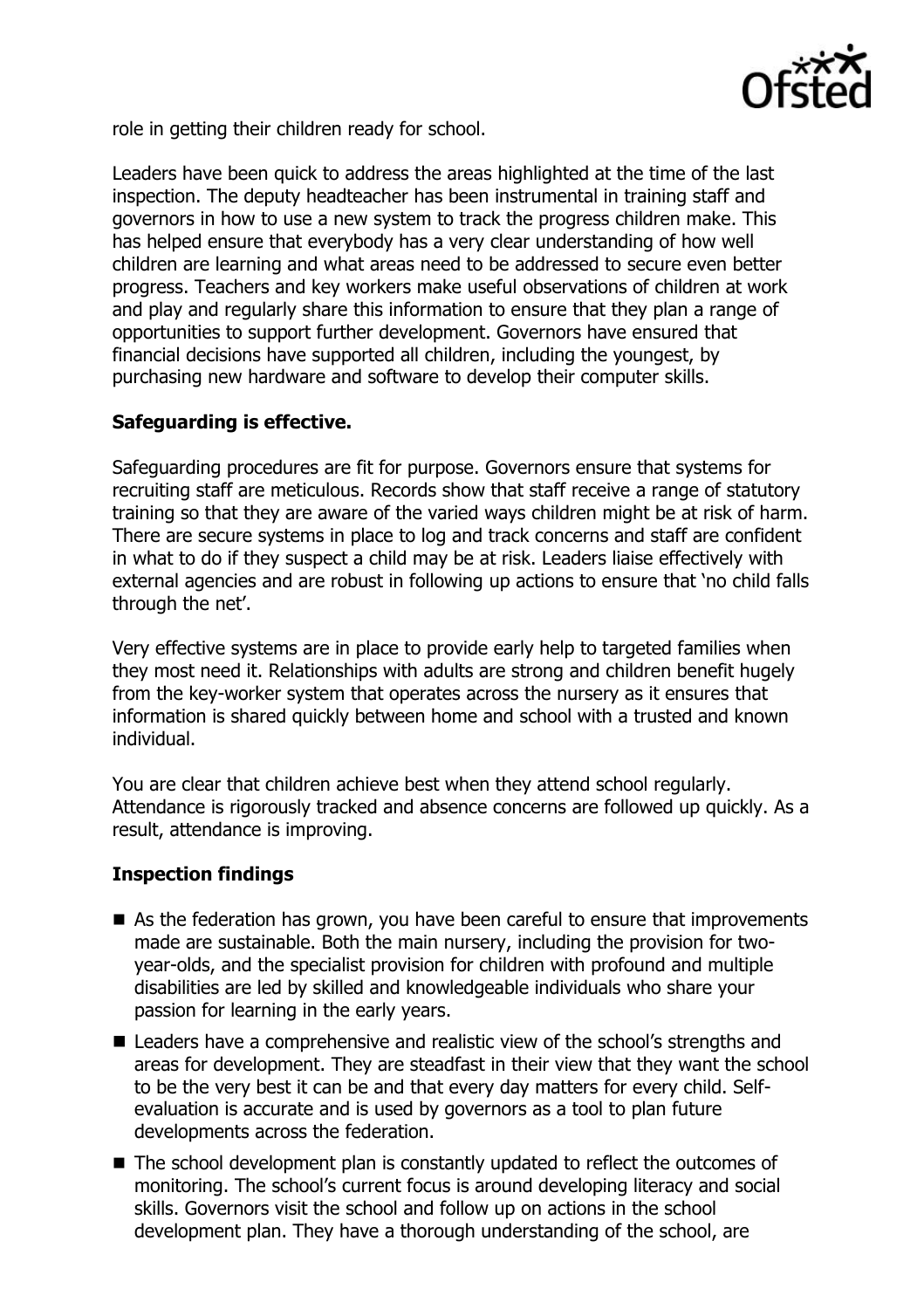

reflective and challenge leaders appropriately.

- The quality of learning is carefully monitored across the provision. Leaders use this information to plan staff development. Recent staff training has included promoting quality interactions with children and improving opportunities for children to develop mathematical knowledge. This has paid dividends as children's skills in number, problem-solving and shape have improved. The focus on problem-solving has been applied to many areas in the three- and four-yearold rooms, including construction and design activities. Work on walls clearly shows the process children have been through when thinking how to create and improve their models.
- Leaders have developed an appropriate curriculum for the ages and stages that children are at. The quality of provision inside and out is broad, stimulating and exciting. There is clear progression as children get older and can concentrate for longer periods of time. Careful thought has gone into developing children's social skills. Younger children have lots of opportunities to work alongside their peers with adults who model and praise sharing and turn taking. Cooperative and collaborative play is a strong feature of the curriculum for older children, who clearly show that they understand how to take turns, help each other, wait for and share resources. Staff are good language role models and there is a strong focus on developing vocabulary and relationships. Self-registration encourages independence and moves children on from finding a photograph of themselves to recognising and finally writing their own name.
- Children in the two-year-old room are encouraged to develop their physical strength and coordination, wait for a turn and support each other by climbing and balancing, with adult support. Older children demonstrate confidence in these skills and their ability to assess risk safely by using climbing equipment independently.
- Younger children enjoy using paint to mark-make. Older children have some opportunities to write at a well-resourced writing table. However, opportunities to develop writing and mark-making are not maximised fully in other areas of the nursery.
- Accurate tracking helps staff check learning carefully and use this knowledge to set appropriately challenging next steps. Adult-led activities are well planned to move learning forward. There is a strong emphasis on developing speaking and listening skills. Some activities are targeted at specific groups of pupils, for example those at the early stages of learning English, those who need additional support and those who need more challenge in certain areas. Some adults are skilled at asking open-ended questions that get children thinking hard and imagining new things. However, adults do not take enough advantage of opportunities to extend children's thinking and learning by engaging in activities that children choose themselves. As a result, opportunities to extend childinitiated play are not maximised.
- The specialist provision for children who have multiple and profound learning difficulties, Rainbow Class, is a significant strength. Children's complex needs are exceptionally well catered for by a multisensory curriculum that focuses on ways to stimulate the senses and remove barriers to learning. Staff work with a range of other professionals to ensure that health and welfare needs are met. Social